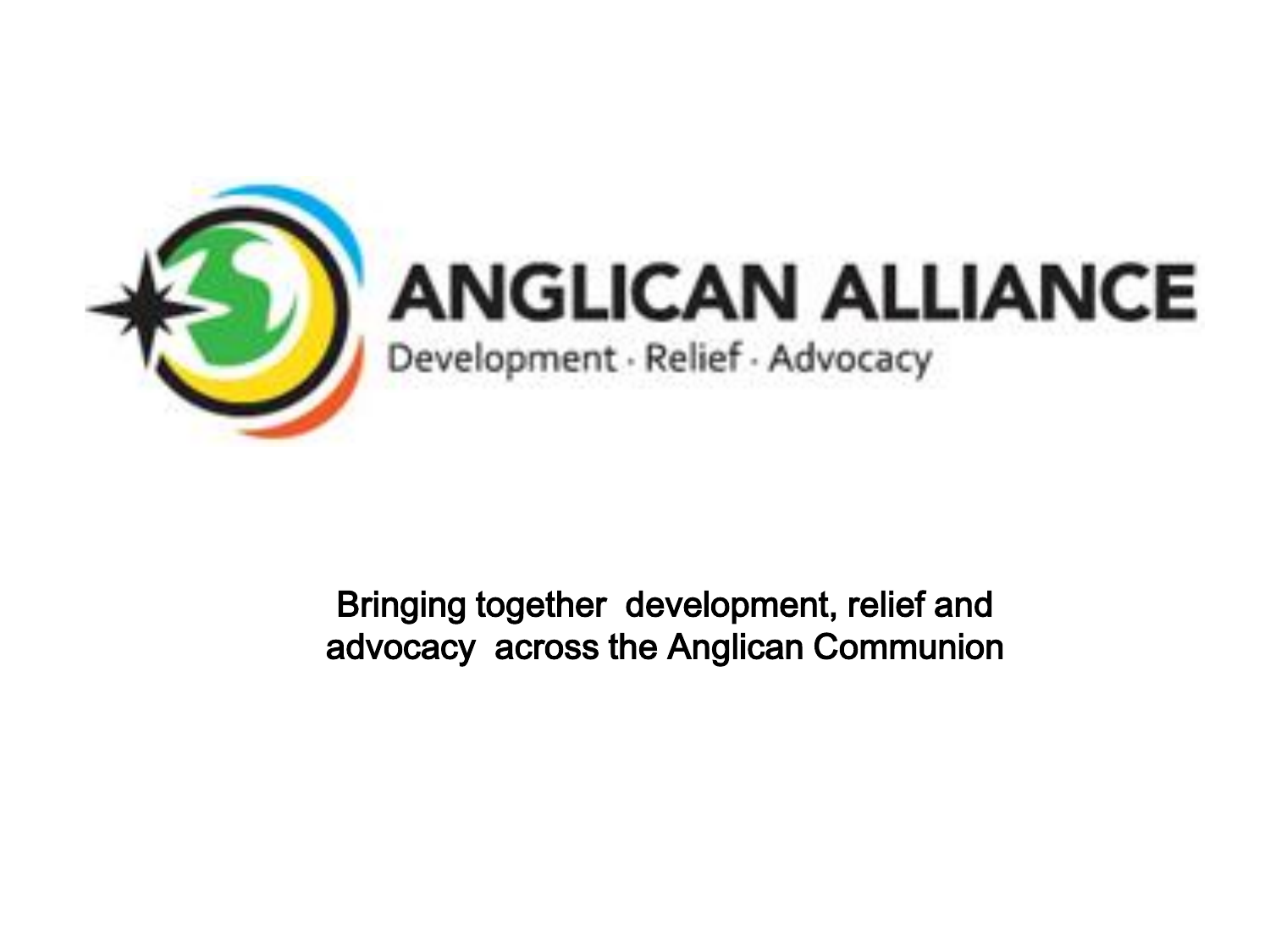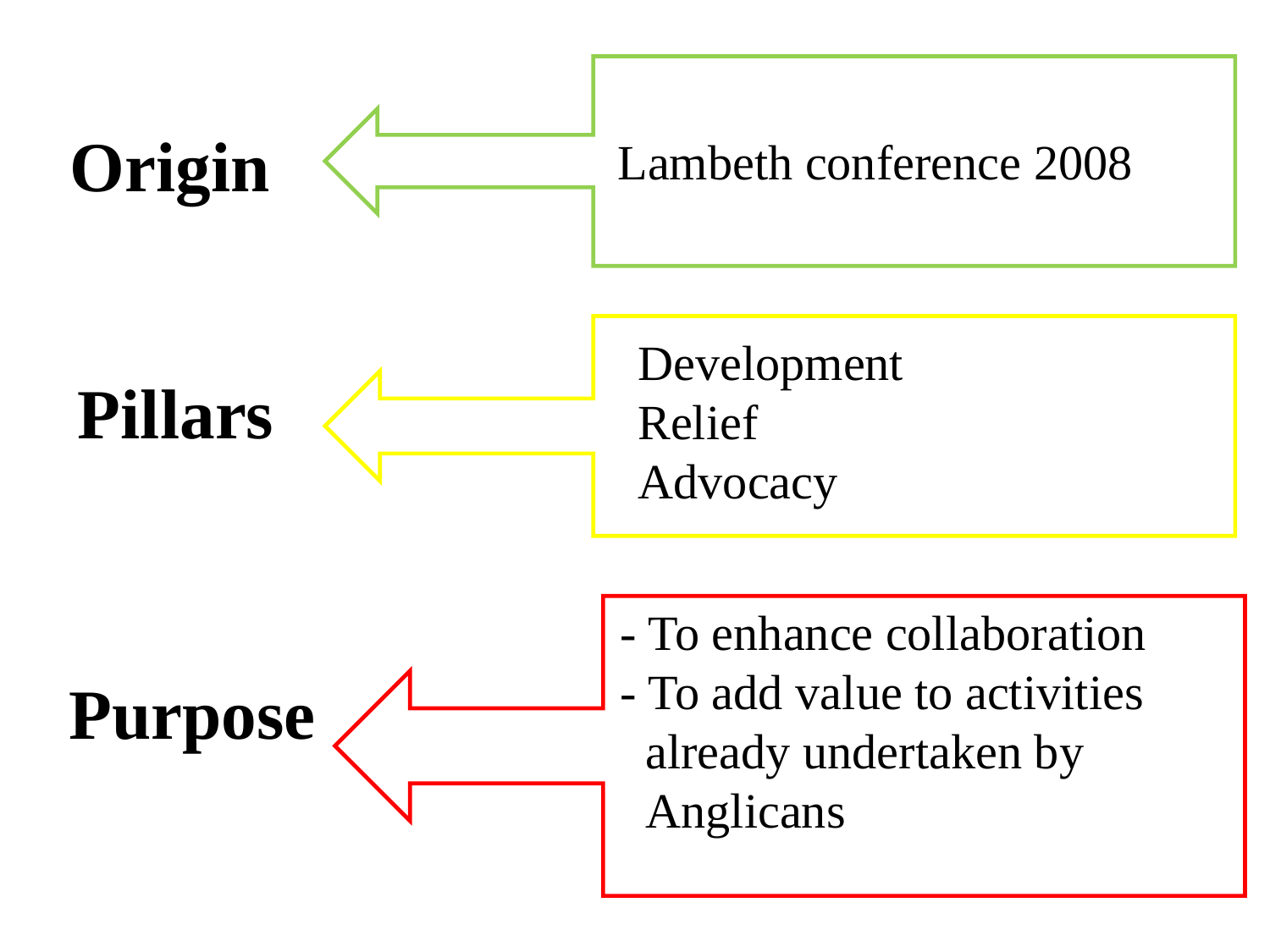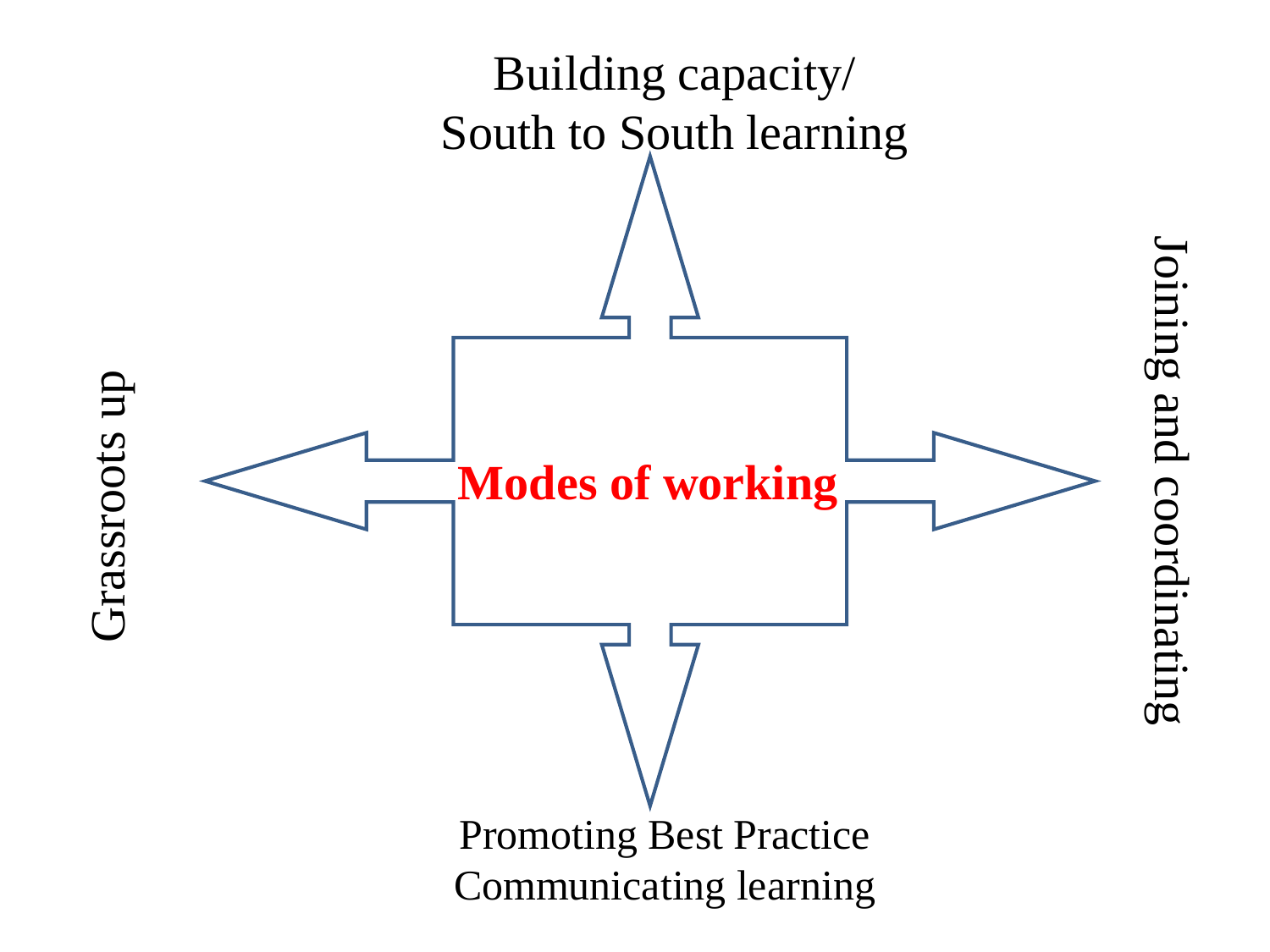## **Regional structure: consultations and facilitators**

Facilitator



## Nairobi **Pacific (Honiara, September**):

- Climate change (small islands)

**South and South East** 

-Peace and reconciliation

-Women's empowerment

-Refugees and migrants

**Asia (Hong Kong,** 

**November):**

- Youth empowerment
- Food security

**Africa (Nairobi, April):** -Economic Empowerment -Relief

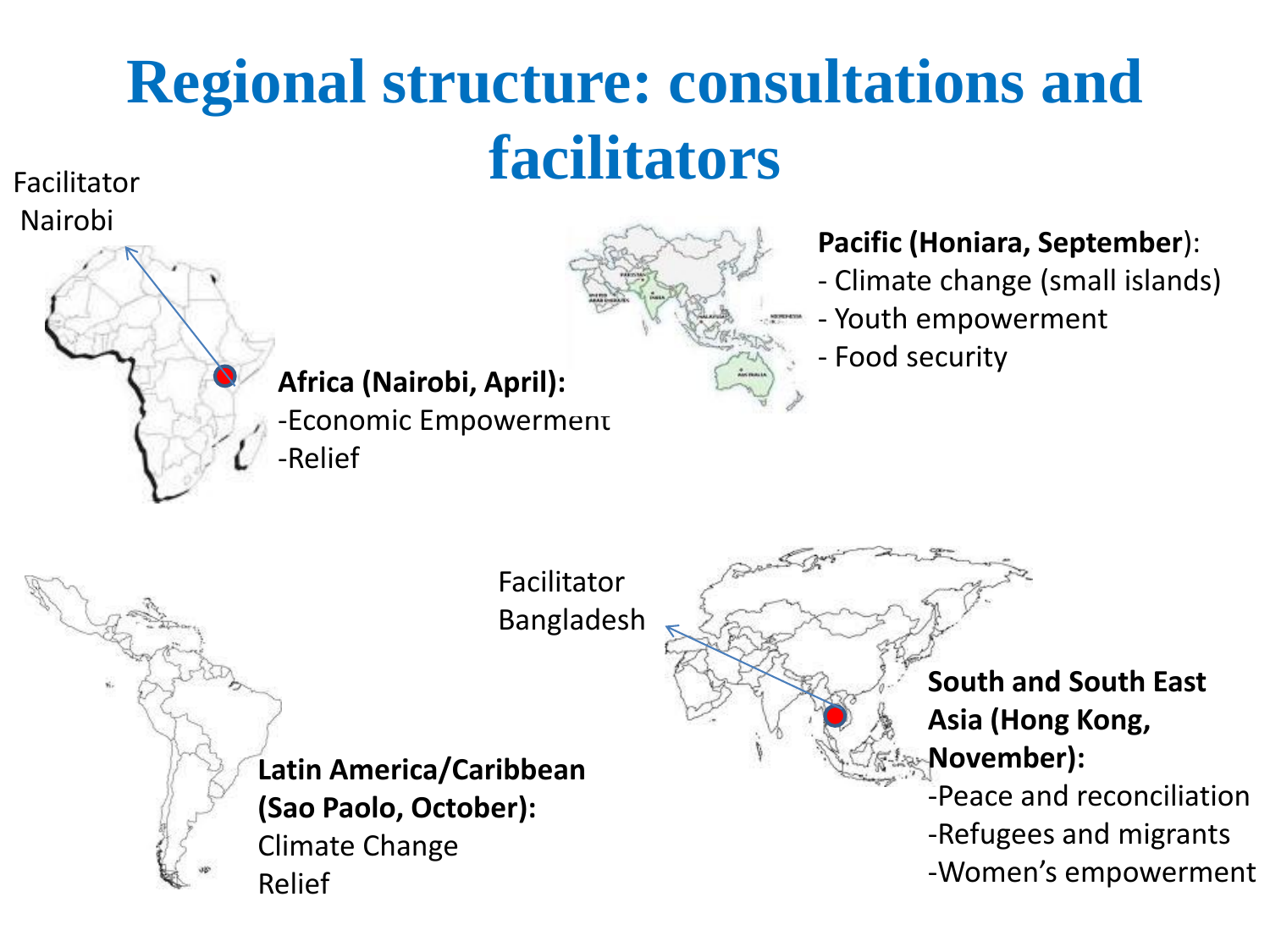## **How the Alliance is making a difference? Some achievements....**

Food advocacy

7 Primates in **G20 Countries pressing Agriculture Ministers meeting in June 2011** for Food Justice

Burundi  $\rightarrow$ The Anglican Church of Burundi and the Alliance jointly submitted a request to UK Department of International Development **to stop the withdrawal of financial Aid.** The Alliance arranged for Archbishop Bernard Ntahoturi to give evidence in the Parliament hearing

Japan Earthquake

The Alliance brought **TOGETHER Anglicans Agencies** to agree on a way forward

Sudan

Somalia Emergency **Displacement and violence** Coordinating donations and church-based advocacy

**Needs assessment** is in process by our African facilitator in the Dadaab refugee camp